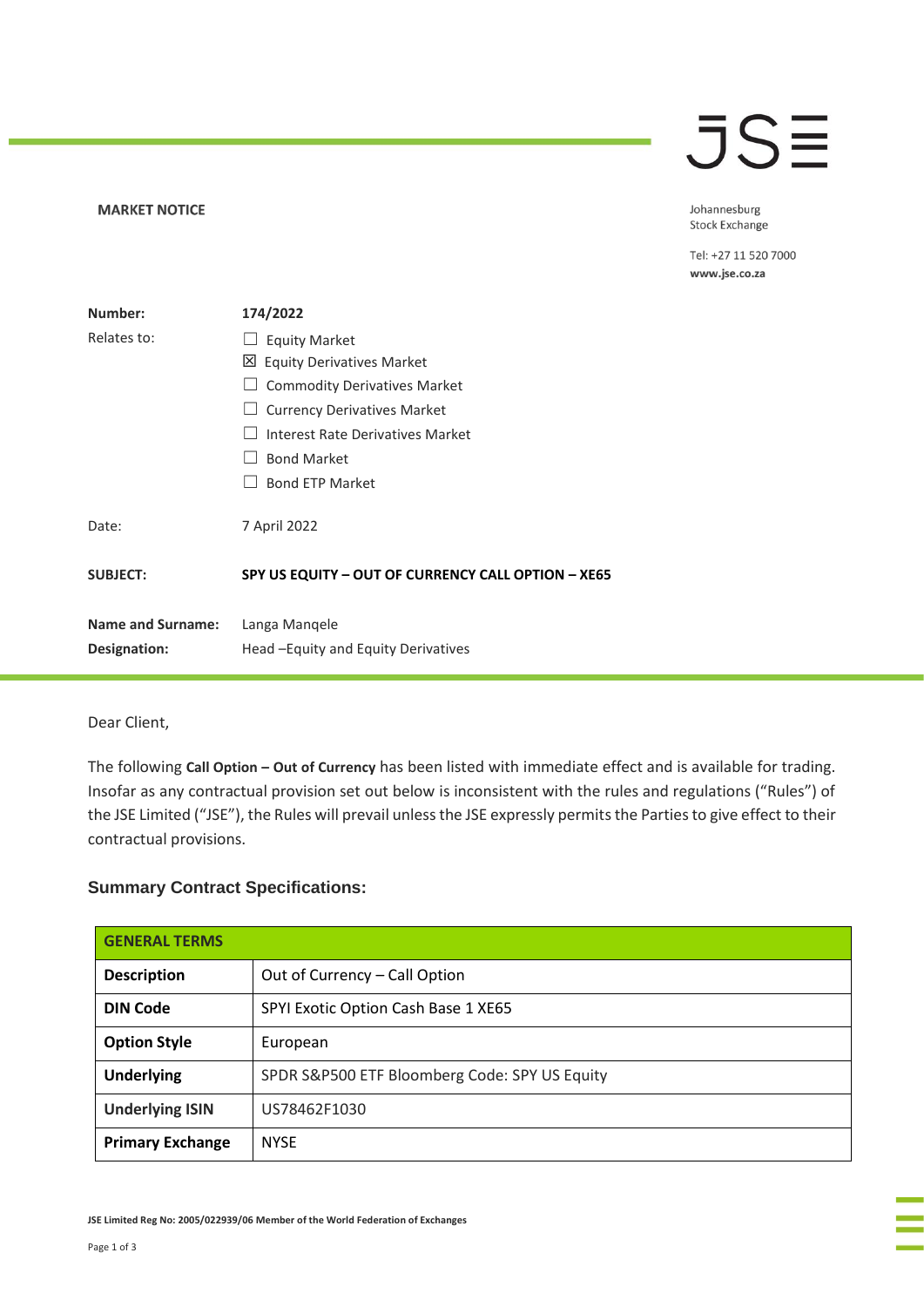## $JSE$

÷

à,

| <b>Underlying</b><br><b>Currency</b>              | <b>USD</b>                                                                                                                                                                                                                                                                                                                           |  |
|---------------------------------------------------|--------------------------------------------------------------------------------------------------------------------------------------------------------------------------------------------------------------------------------------------------------------------------------------------------------------------------------------|--|
| <b>Contract Size</b><br>(Multiplier)              | 1 (each option references 1 share)                                                                                                                                                                                                                                                                                                   |  |
| <b>Expiration Date</b>                            | 21 June 2022 (Further expiration dates may be added upon request)                                                                                                                                                                                                                                                                    |  |
| <b>Settlement Method</b>                          | Cash Settled                                                                                                                                                                                                                                                                                                                         |  |
| <b>Minimum Price</b><br><b>Movement</b>           | ZAR 0.01                                                                                                                                                                                                                                                                                                                             |  |
| <b>Quotations</b>                                 | 0.00 (Two decimal places)                                                                                                                                                                                                                                                                                                            |  |
| <b>TERMS &amp; CONDITIONS - OPTION 1</b>          |                                                                                                                                                                                                                                                                                                                                      |  |
| <b>Type</b>                                       | Call                                                                                                                                                                                                                                                                                                                                 |  |
| <b>Buyer</b>                                      | The Long Party to the Can-Do Option                                                                                                                                                                                                                                                                                                  |  |
| <b>Seller</b>                                     | The Short Party to the Can-Do Option                                                                                                                                                                                                                                                                                                 |  |
| <b>Strike Price</b>                               | USD 490.00                                                                                                                                                                                                                                                                                                                           |  |
| <b>PROCEDURE FOR EXERCISE</b>                     |                                                                                                                                                                                                                                                                                                                                      |  |
| <b>Automatic Exercise</b>                         | Applicable                                                                                                                                                                                                                                                                                                                           |  |
| <b>Valuation</b><br>and<br><b>Expiration Time</b> | Official closing time as published by the Underlying Listed Exchange on the Final<br><b>Valuation Date</b><br>Note: If the official closing time of the underlying exchange falls outside the JSE<br>trading hours, the contract will close-out on the following JSE business day using the<br>previous day's official closing price |  |
| <b>Valuation</b><br><b>Final</b><br>Date          | 17 June 2022                                                                                                                                                                                                                                                                                                                         |  |
| <b>Expiration Date</b>                            | 21 June 2022                                                                                                                                                                                                                                                                                                                         |  |
| <b>Reference Price</b>                            | Official closing price as published by the Underlying Exchange on the Final Valuation<br>Date                                                                                                                                                                                                                                        |  |
| <b>Expiration Currency</b>                        | Arithmetic average of 10 iterations of the Underlying Currency spot price taken every                                                                                                                                                                                                                                                |  |
| <b>Reference (FX)</b>                             | 30 seconds for a period of 5 minutes on the Expiration Date, commencing 09:55am                                                                                                                                                                                                                                                      |  |
| <b>SETTLEMENT TERMS</b>                           | ending at 10:00am New York time.                                                                                                                                                                                                                                                                                                     |  |
| <b>Cash Settlement</b>                            | Applicable                                                                                                                                                                                                                                                                                                                           |  |
| <b>Settlement</b><br><b>Currency</b>              | South African Rand (ZAR)                                                                                                                                                                                                                                                                                                             |  |
| <b>Settlement</b><br>Cash<br><b>Amount</b>        | The amount determined on the Valuation Date at the Valuation Time, in accordance<br>with the following formula:                                                                                                                                                                                                                      |  |